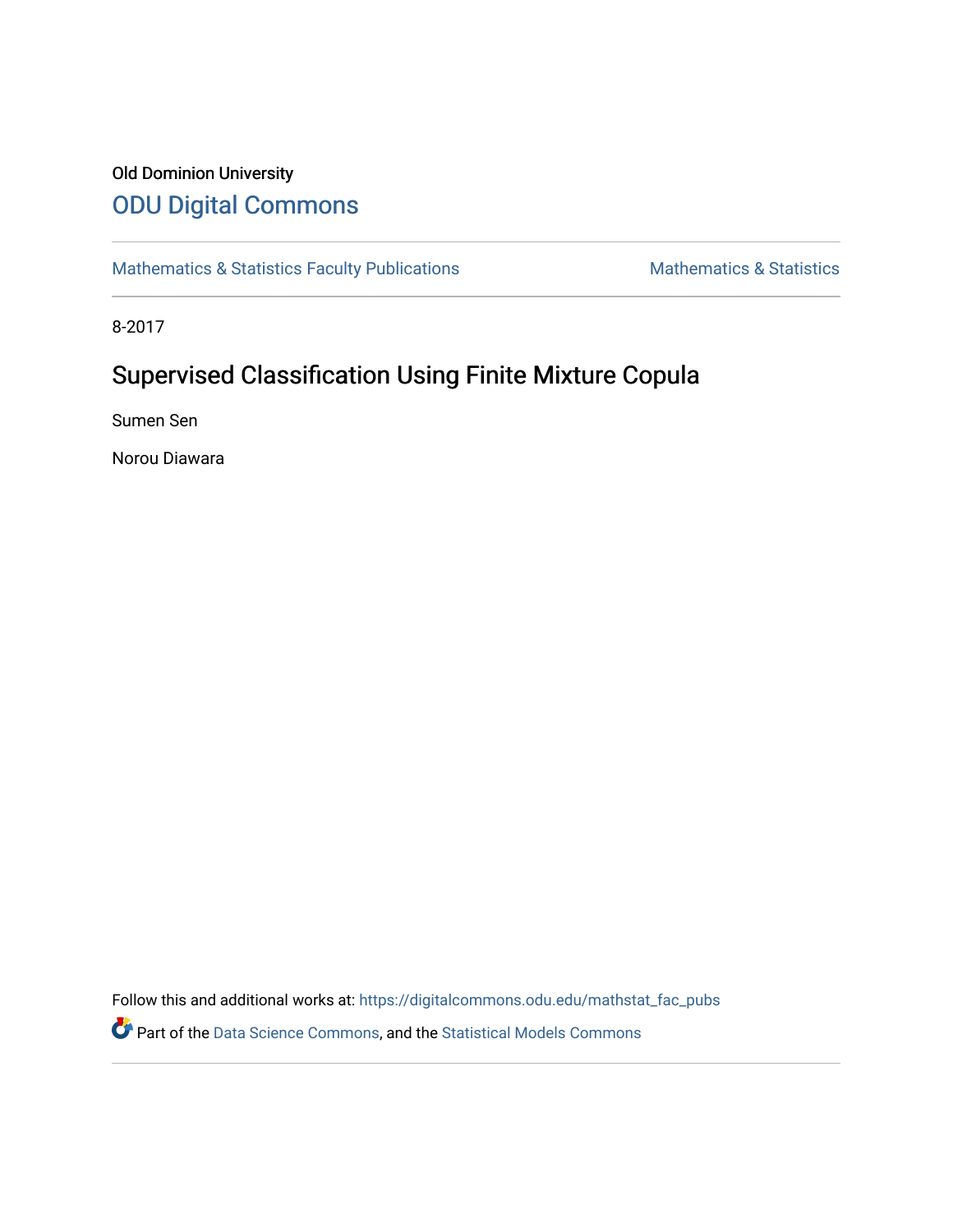# **Supervised Classification Using Finite Mixture Copula**

| Sumen Sen                    | Norou Diawara                  |  |
|------------------------------|--------------------------------|--|
| Austin Peay State University | <b>Old Dominion University</b> |  |

**ABSTRACT** Use of copula for statistical classification is recent and gaining popularity. For example, statistical classification using copula has been proposed for automatic character recognition, medical diagnostic and most recently in data mining. Classical discrimination rules assume normality. But in this data age time, this assumption is often questionable. In fact features of data could be a mixture of discrete and continues random variables. In this paper, mixture copula densities are used to model class conditional distributions. Such types of densities are useful when the marginal densities of the vector of features are not normally distributed and are of a mixed kind of variables. Authors have shown that such mixture models are very useful for uncovering hidden structures in the data, and used them for clustering in data mining. Under such mixture models, maximum likelihood estimation methods are not suitable and regular expectation maximization algorithm is inefficient and may not converge. A new estimation method is proposed to estimate such densities and build the classifier based on mixture finite Gaussian densities. Simulations are used to compare the performance of the copula based classifier with classical normal distribution based models, logistic regression based model and independent model cases. The method is also applied to a real data.

*Keywords* Clayton copula; Copula; Finite mixture model; Gaussian copula; Logistic regression; Statistical Classifier.

## **1. Introduction**

\_\_\_\_\_\_\_\_\_\_\_\_\_\_\_\_\_\_\_\_\_\_\_

Significant research has been done in classification areas such as automatic character recognition, medical diagnostic and data mining. Unsupervised processings have been proposed by authors such as Derrode and Pieczynski [3]. However, in this data age time, we can partition the data and build reliable estimates. In recent years, there have been many exciting developments both in the methodology and applications point of views. These developments

<sup>□</sup>Received March 2016, revised May 2017, in final form June 2017.

<sup>□</sup>Sumen Sen is affiliated to the Department of Mathematics and Statistics at Austin Peay State University, Clarksville, TN, 37044, USA; email: sens@apsu.edu. Norou Diawara is affiliated to the Department of Mathematics and Statistics at Old Dominion University, Norfolk, VA 23529, USA; email: ndiawara@odu.edu.

<sup>©</sup> 2017 Susan Rivers' Cultural Institute, Hsinchu City, Taiwan, Republic of China. *JPSS*: ISSN 1726-3328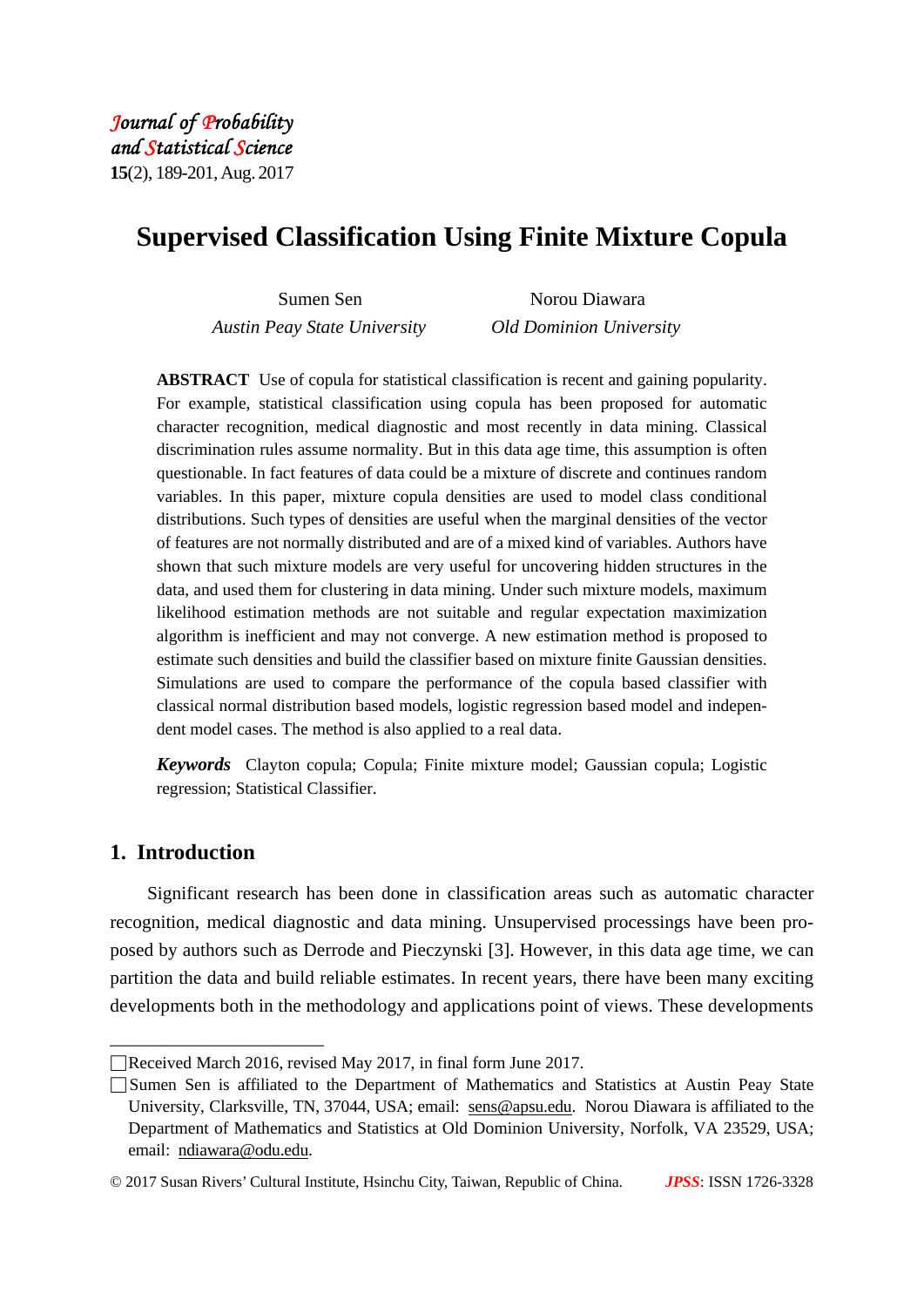include Kernel-based methods pattern recognition and Bayesian classification methods. Standard methods for classifications are based on linear discriminant analysis (LDA), quadratic discriminant analysis (QDA) and regularized discriminant analysis (RDA) [5]. These methods are well described in the literature. Robustness of the discrimination rules to outliers is discussed by Todorov et al. [19]. Aeberhard et al. [1] showed that RDA performs better compare to LDA only when the class covariance matrices were identical and if a large training set was chosen. Alternative approaches to the problem of discriminant analysis with singular covariance matrices are described by Krzanowski [10] and they showed the ways to solve the problem of LDA when the covariance matrix is singular. Extensions of linear and quadratic discriminant analysis to data sets, where the patterns are curves or functions, are developed by James and Hastie [7].

All these approaches assume multivariate normal distribution of the features of the data. However, there are cases where the features are not normal. For such cases, the features could be discrete only or mixture of discrete and continuous. Modeling data with copulas still allows one to build classifier [16]. In this paper, mixture copula based multivariate models are used to parameterized the class conditional densities. Our main contribution in this paper is to extend classification method using finite mixture of copula models. We present the finite mixture copula, its estimation algorithm of parameters along with simulated example in Section 2. In Section 3, we used mixture copula to build probabilistic classifier. In Section 4, examples of classification from simulated and real life data are presented and we end with some conclusions.

## 2. Copula and Finite Mixture Copula

One modern approach to derive a multivariate distribution with specified margin is through copula [8, 18]. Copula is a multivariate distribution with univariate margins that are uniform on the unit interval. The basic idea behind the construction of a multivariate distribution using copula to capture dependence structure of a random variables whose marginals are specified.

**Definition.** A p-dimensional copula is a function  $C : [0, 1]^p \rightarrow [0, 1]$  with the following properties:

- 1.  $C(1, \ldots, a_i, \ldots, 1) = a_i$ ,  $\forall i = 1, 2, \ldots, p$  and  $a_i \in [0, 1]$ .
- 2.  $C(a_1, a_2, \ldots, a_p) = 0$  if at least one  $a_i = 0$  for  $i = 1, 2, \ldots, p$ .
- 3. For any  $a_{i_1}, a_{i_2} \in [0, 1]$  with  $a_{i_1} \le a_{i_2}$ , for  $i = 1, 2, ..., p$ ,

$$
\sum_{j_1=1}^2 \sum_{j_2=1}^2 \dots \sum_{j_p=1}^2 (-1)^{j_1+j_2+\dots+j_p} C(a_{1j_1}, a_{2j_2} \dots, a_{nj_p}) \ge 0.
$$

The most fundamental theorem related to copula is Sklar's theorem [17], which allows us to glue the known marginal densities through a copula. Sklar's Theorem is given below:

**Theorem.** Let  $X_1, X_2, \ldots, X_p$  be random variables with marginal distribution functions  $F_1$ ,  $F_2, \ldots, F_p$  and joint cumulative distribution function F then the followings hold: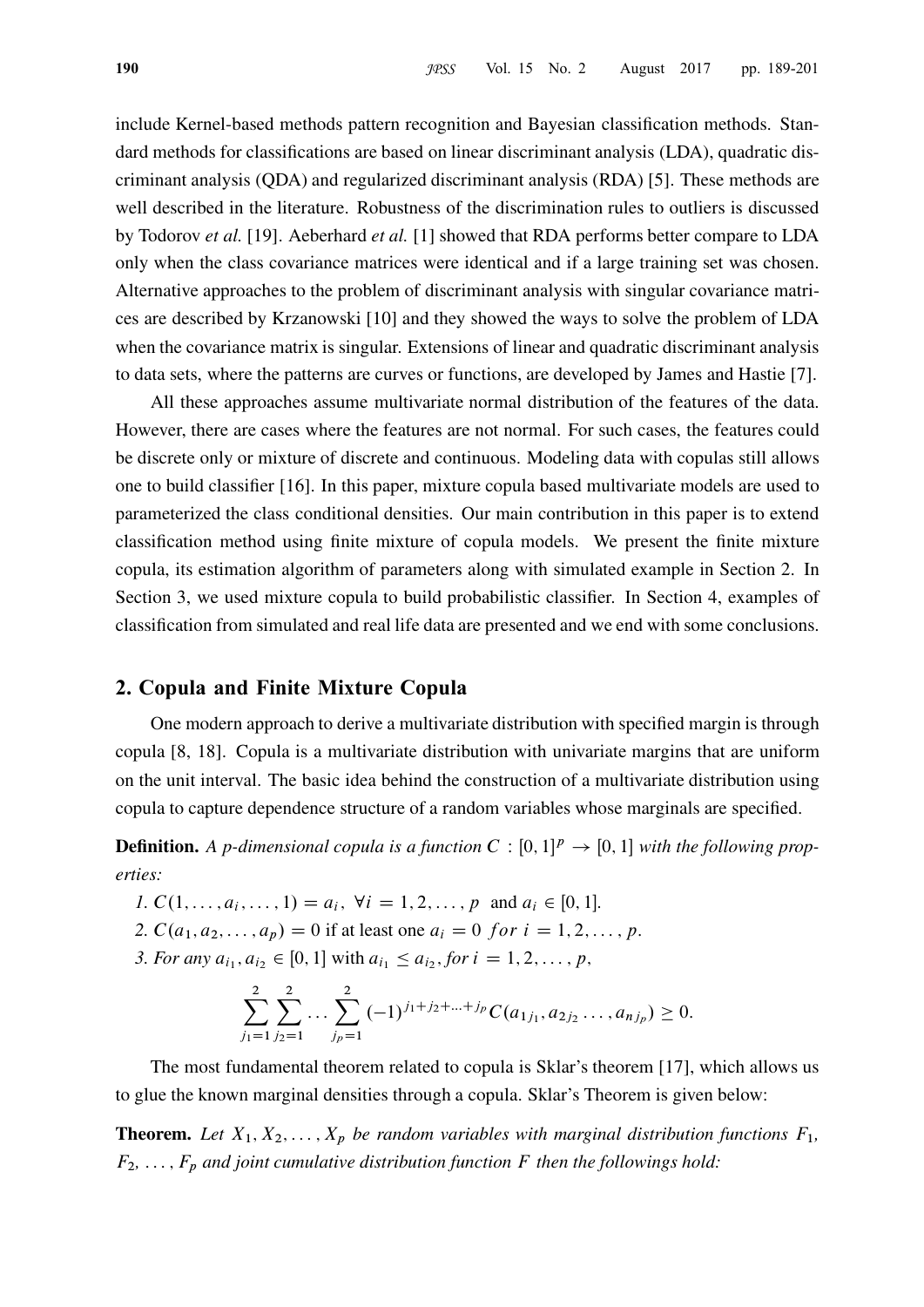1. There exists a p dimensional copula C such that for all  $x_1, x_2, ..., x_p \in \mathbb{R}$ 

$$
F(x_1, x_2, \ldots, x_p) = C(F_1(x_1), F_2(x_2), \ldots, F_p(x_p)).
$$

2. If  $X_1, X_2, \ldots, X_p$  are continuous then the copula C is unique. Otherwise, C can be uniquely determined on p dimensional rectangle Range $(F_1) \times Range(F_2) \times ... \times Range(F_p)$ .

Such representation show how copula function link jointly marginal distributions regardless of their forms. Joe [8], Nelsen [13] present complete discussion of copulas and associated properties.

Although there are other copulas available, the Gaussian copula is very popular in the literature. This copula has same dependence structure as multivariate normal. It's defined next.

Definition. The copula associated with standard multivariate Gaussian distribution called Gaussian copula, is a function given by

$$
C(u_1, u_2,... u_p) = \Phi_R(\Phi^{-1}(u_1), \Phi^{-1}(u_2),..., \Phi^{-1}(u_p)),
$$
\n(1)

where  $\Phi^{-1}$  is the inverse CDF of a standard normal and  $\Phi_R$  is the joint cumulative distribution function of a standard multivariate normal distribution with covariance matrix equal to the correlation matrix R. The Gaussian copula density defined as:

$$
c(u_1, u_2, \dots, u_p) = \frac{1}{\sqrt{|R|}} exp\Big[-\frac{1}{2}U^t(R^{-1} - I_p)U\Big],
$$
 (2)

where  $U = (\Phi^{-1}(u_1), \Phi^{-1}(u_2), \ldots, \Phi^{-1}(u_p))^t$ .

A mixture model is a powerful tool to investigate the hidden structure in the data and representing complex probability density functions. It is a standard approach in many modeling scenarios [6]. The mixture model is semi parametric in that it does not put much structure to the data, unlike a fully parametric density, and does not produce model estimates highly dependent on the observed data, as opposed to a fully non-parametric model [11, 12, 2]. In this section, we introduced the finite mixture copula model and its estimation algorithm methods.

#### 2.1 Finite Mixture Copula

A p-dimensional random vector  $X = (X_1, \ldots, X_p)$  is said to be generated from a finite mixture of M-component densities if its density function can be written as:

$$
f_{mix}(\mathbf{x}|\Theta) = \sum_{j=1}^{M} \pi_j f_j(\mathbf{x}|\theta^j, R^j(\mathbf{r})),
$$
\n(3)

where  $\Theta = (\theta^1, \theta^2, \dots, \theta^M), \theta^j = (\theta_{1j}, \theta_{2j}, \dots, \theta_{pj}); R^j(r)$  is the correlation matrix of  $j^{th}$ mixture component,  $\pi_j$  is the mixing proportion of the  $j<sup>th</sup>$  component satisfying  $0 < \pi_j < 1$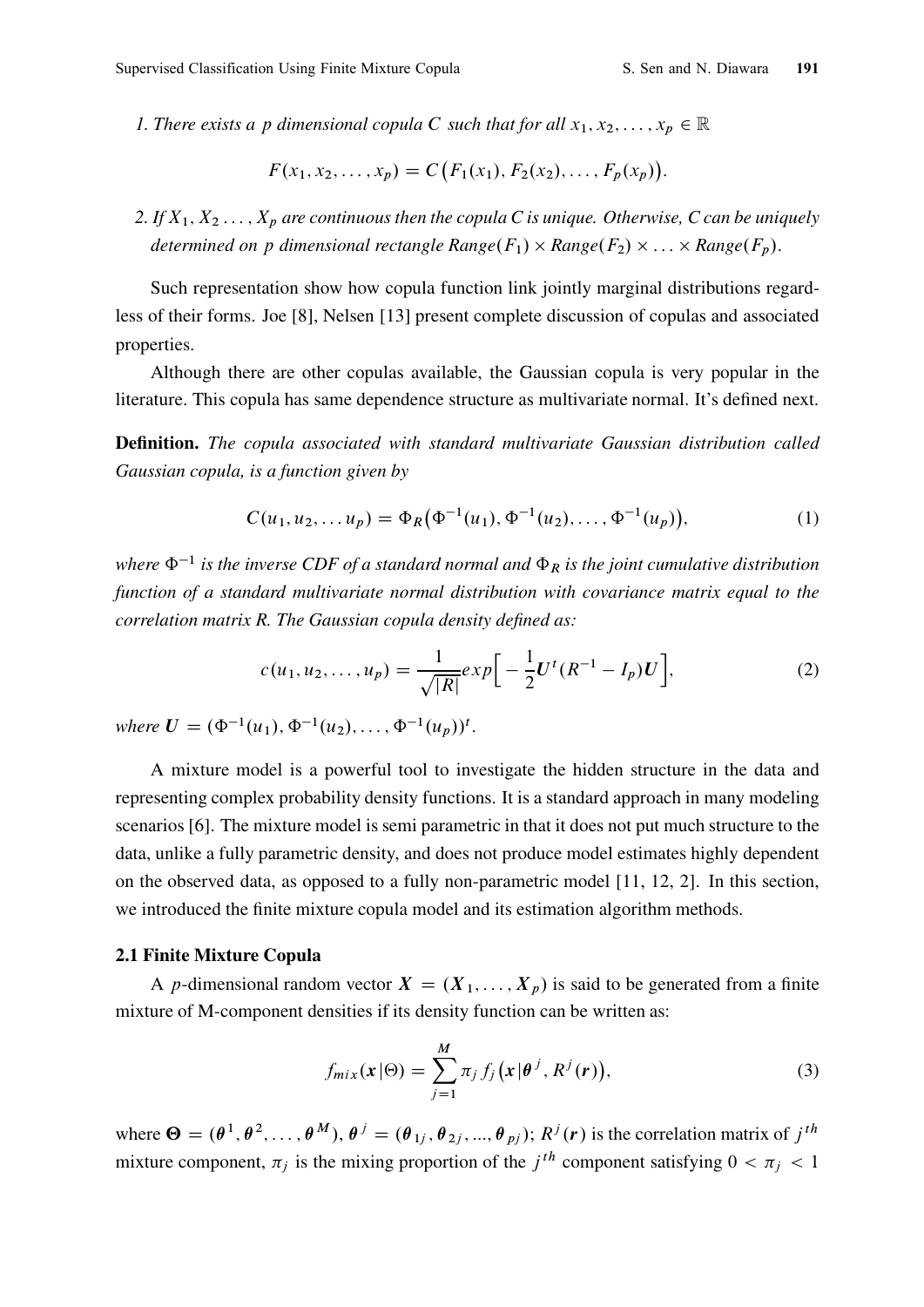and  $\sum_{j=1}^{M} \pi_j = 1$ . Consider the finite continuous copula mixture model where all the margins are continuous and assume that each  $f_j(x|\theta^j, R^j(r))$  defined as:

$$
f_j\big(\mathbf{x}|\boldsymbol{\theta}^j, R^j(\mathbf{r})\big) = c_{\Phi}\Big(F_1(x_1|\boldsymbol{\theta}_{1j}), F_2(x_2|\boldsymbol{\theta}_{2j}), \dots, F_p(x_p|\boldsymbol{\theta}_{pj})|R^j(\mathbf{r})\Big) \prod_{k=1}^p f_k(x_k|\boldsymbol{\theta}_{kj}),
$$
\n(4)

where  $c(u) = \frac{\partial C(u)}{\partial u}$  is the copula density function, as defined in (2). To simplify the notations we will write  $f_j(x|\theta^j, R^j(r))$  as  $f_j(x|\theta^j)$ . Our goal is to build a likelihood function so that estimation of parameters can be performed for the mixture of M classes.

#### 2.2 Estimation Method for Finite Mixture Copula

Estimation is performed through the use of the likelihood function. In this section, we develop the likelihood function using a latent variable and also provide brief discussion about proposed estimation process. And one way to build a likelihood function based on a random sample of *n* observations, is to introduce a latent unobserved variable  $z_{ij}$  defined as:

$$
z_{ij} = \begin{cases} 1 & \text{if } x_i \in j^{th} \text{class } j = 1, 2, ..., M, \ i = 1, 2, ..., n. \\ 0 & \text{otherwise, with } x_i = (x_{1i}, x_{2i}, ..., x_{pi}) \in \mathbb{R}^p. \end{cases}
$$
(5)

Then, the random variable  $Z_i = (z_{i1}, \ldots, z_{iM})$  is a multinomial random variable with parameter  $\pi = (\pi_1, \dots, \pi_M)$  as in (3). Using such discrete latent variables, the log-likelihood function of the complete data can be written as:

$$
l(\mathbf{\Theta}|\mathbf{x}) = \sum_{i=1}^{n} \sum_{j=1}^{M} z_{ij} \{ \log \pi_j + \log f_j(\mathbf{x}_i | \mathbf{\theta}^j) \} = \sum_{i=1}^{n} \sum_{j=1}^{M} z_{ij} \{ \log \pi_j + \sum_{k=1}^{p} \log f_k(\mathbf{x}_{ki} | \mathbf{\theta}_{kj}) \} + \sum_{i=1}^{n} \sum_{j=1}^{M} z_{ij} \log \{ c_{\Phi} (F_1(\mathbf{x}_{1i} | \mathbf{\theta}_{1j}), F_2(\mathbf{x}_{2i} | \mathbf{\theta}_{2j}), \dots, F_p(\mathbf{x}_{pi} | \mathbf{\theta}_{pj}) | R^j(\mathbf{r})) \} = \sum_{i=1}^{n} \sum_{j=1}^{M} z_{ij} \{ \log \pi_j + \log f_1(\mathbf{x}_{1i} | \mathbf{\theta}_{1j}) \} + \sum_{i=1}^{n} \sum_{j=1}^{M} z_{ij} \{ \log \pi_j + \log f_2(\mathbf{x}_{2i} | \mathbf{\theta}_{2j}) \} + \cdots + \sum_{i=1}^{n} \sum_{j=1}^{M} z_{ij} \{ \log \pi_j + \log f_p(\mathbf{x}_{pi} | \mathbf{\theta}_{pj}) \} + \sum_{i=1}^{n} \sum_{j=1}^{M} z_{ij} \{ (1-p) \log \pi_j \} + \sum_{i=1}^{n} \sum_{j=1}^{M} z_{ij} \log \{ c_{\Phi} (F_1(\mathbf{x}_{1i} | \mathbf{\theta}_{1j}), F_2(\mathbf{x}_{2i} | \mathbf{\theta}_{2j}), \dots, F_p(\mathbf{x}_{pi} | \mathbf{\theta}_{pj}) | R^j(\mathbf{r})) \} = l_1 + l_2 + \dots + l_p + L_c + \sum_{i=1}^{n} \sum_{j=1}^{M} z_{ij} \{ (1-p) \log \pi_j \},
$$
(6)

where

$$
l_k = l_k(\theta_k^j) = \sum_{i=1}^n \sum_{j=1}^M z_{ij} \{ \log \pi_j + \log f_k(x_{ki} | \theta_{kj}) \}, \ \ k = 1, 2, ..., p,
$$
 (7)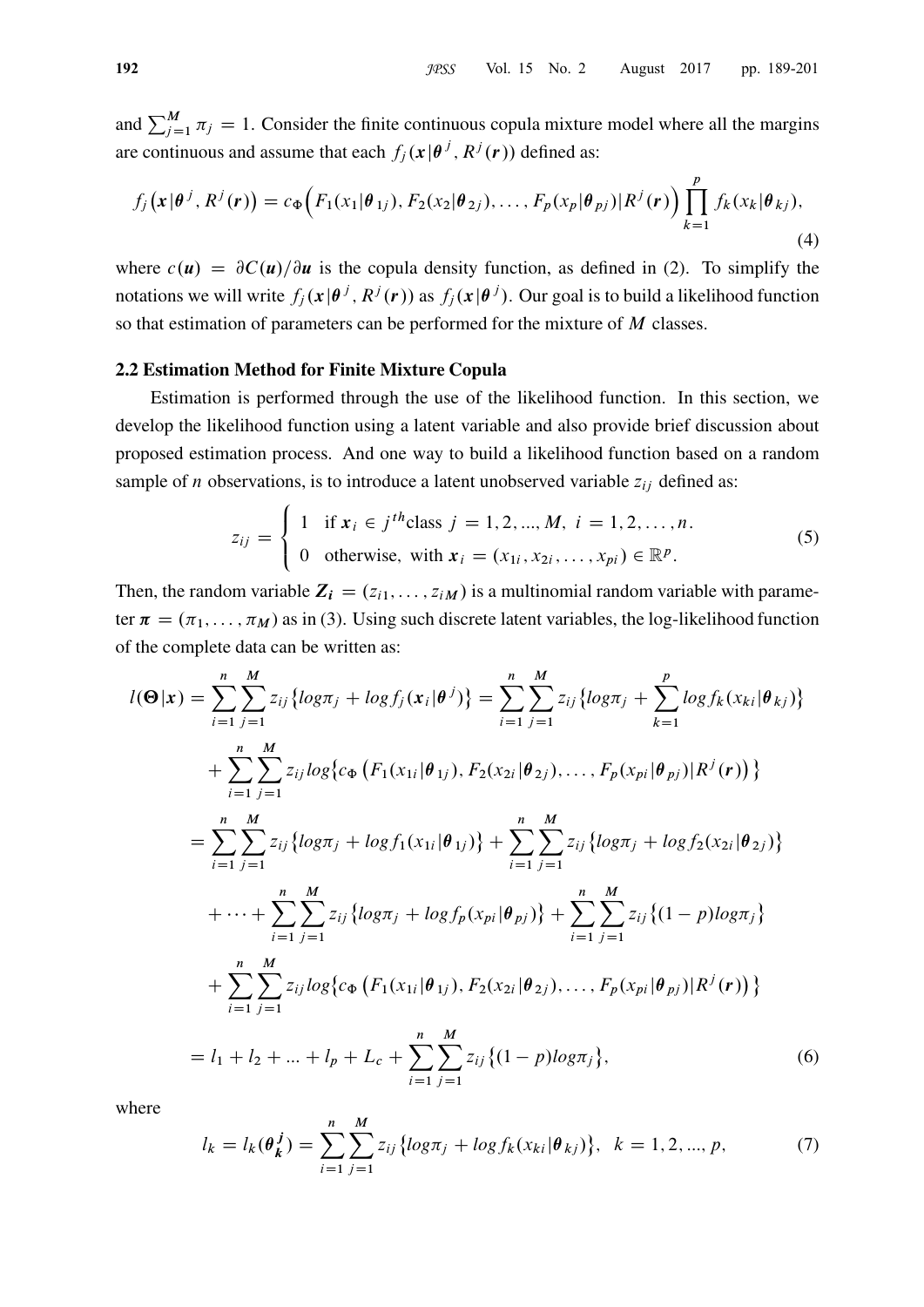and  $L_c$  is give by the equation below :

$$
L_c = L_c(\theta^j, R(r^j)) = \sum_{i=1}^n \sum_{j=1}^M z_{ij} \log \{ c_{\Phi}(F_1(x_{1i}|\theta_{1j}), F_2(x_{2i}|\theta_{2j}), \dots, F_p(x_{pi}|\theta_{pj})| R^j(r)) \},
$$
\n(8)

with the parameter set  $\Theta = {\theta^j, R^j(r)} \mid 1 \le j \le M$ ,  $\theta^j = {\theta_{1j}, \theta_{2j}, ..., \theta_{pj}}$ , and  $\pi =$  $(\pi_1, \pi_2, \dots, \pi_M) \in [0, 1]^M$ . The log likelihood is derived as:

$$
l(\mathbf{\Theta},|\mathbf{x}) = \sum_{i=1}^{n} \log \left[ \sum_{j=1}^{M} \pi_j f_j(\mathbf{x}_j | \mathbf{\theta}^j, R^j(\mathbf{r})) \right],
$$
 (9)

where  $f_i(.)$ 's are given by (4). Due to the complexity of the density and likelihood function obtaining estimates by maximizing the likelihood function is very difficult. Quasi Newton method does not converge for these type of complex functions. To estimate the parameters  $\Theta = \{\theta^j, \pi, R^j(r)\}\$  we propose a two stage estimation process, using the EM algorithm. Algorithm for this two stage algorithm method is given below.

#### 2.2.1 Two Stage Algorithm

1. Maximize each likelihood  $l_k$  given in (7), to obtain  $\hat{\theta}^j$  an estimate of the set of parameter  $\theta^j$ . Use EM algorithm to obtain  $\hat{\theta}_{kj}$  for  $k = 1, 2, ..., p$  and  $j = 1, 2, ..., M$ . For each  $k = 1, 2, ..., p$ , at l<sup>th</sup> iteration step start with initial values  $\theta_{kj}^{(l)}$  and  $\pi_k^{(l)}$  $\kappa^{(t)}$ . At E step, using Bayes' rule, calculate:

$$
E(z_{ij}|x_{ki}) = T_{ijk}^{(l)}(x_{ki}|\boldsymbol{\theta}_{kj}^{(l)}) = \frac{\pi_j^{(l)} f_k(x_{ki}|\boldsymbol{\theta}_{kj}^{(l)})}{\sum_{j=1}^M \pi_j^{(l)} f_k(x_{ki}|\boldsymbol{\theta}_{kj}^{(l)})}, \text{ at each } i = 1, 2, ..., n.
$$
\n(10)

Now, in M step find the parameters that maximize the function:

$$
\sum_{i=1}^{n} \sum_{j=1}^{M} T_{ijk}^{(l)}(x_{ki}|\theta_{kj}^{(l)}) \{ \log \pi_j + \log f_k(x_{ki}|\theta_{kj}) \}
$$
(11)

and set

$$
\hat{\theta}_{kj}^{(l+1)} = \operatorname{argmax} \bigg[ \sum_{i=1}^{n} \sum_{j=1}^{M} T_{ijk}^{(l)} (x_{ki} | \theta_{kj}^{(l)}) \{ \log \pi_j + \log f_k(x_{ki} | \theta_{kj}) \} \bigg]. \tag{12}
$$

Repeat the process until convergence, to obtain  $\hat{\theta}^j = (\hat{\theta}_{1j}, \hat{\theta}_{2j}, ..., \hat{\theta}_{pj})$ . 2. Now use  $\hat{\theta}^j$  and maximize the likelihood function given below:

$$
(\widehat{R^j(\mathbf{r})}, \hat{\boldsymbol{\pi}}) = \operatorname{argmax} \Big\{ \sum_{i=1}^n \log \sum_{j=1}^M \pi_j f_j(\mathbf{x}_j | \hat{\boldsymbol{\theta}}^j, R^j(\mathbf{r})) \Big\}.
$$
 (13)

After estimating the first set of parameters and obtaining  $\hat{\theta}^j$ , we choose to use the likelihood given by (9) instead of using the likelihood function given by (6). Such a two stage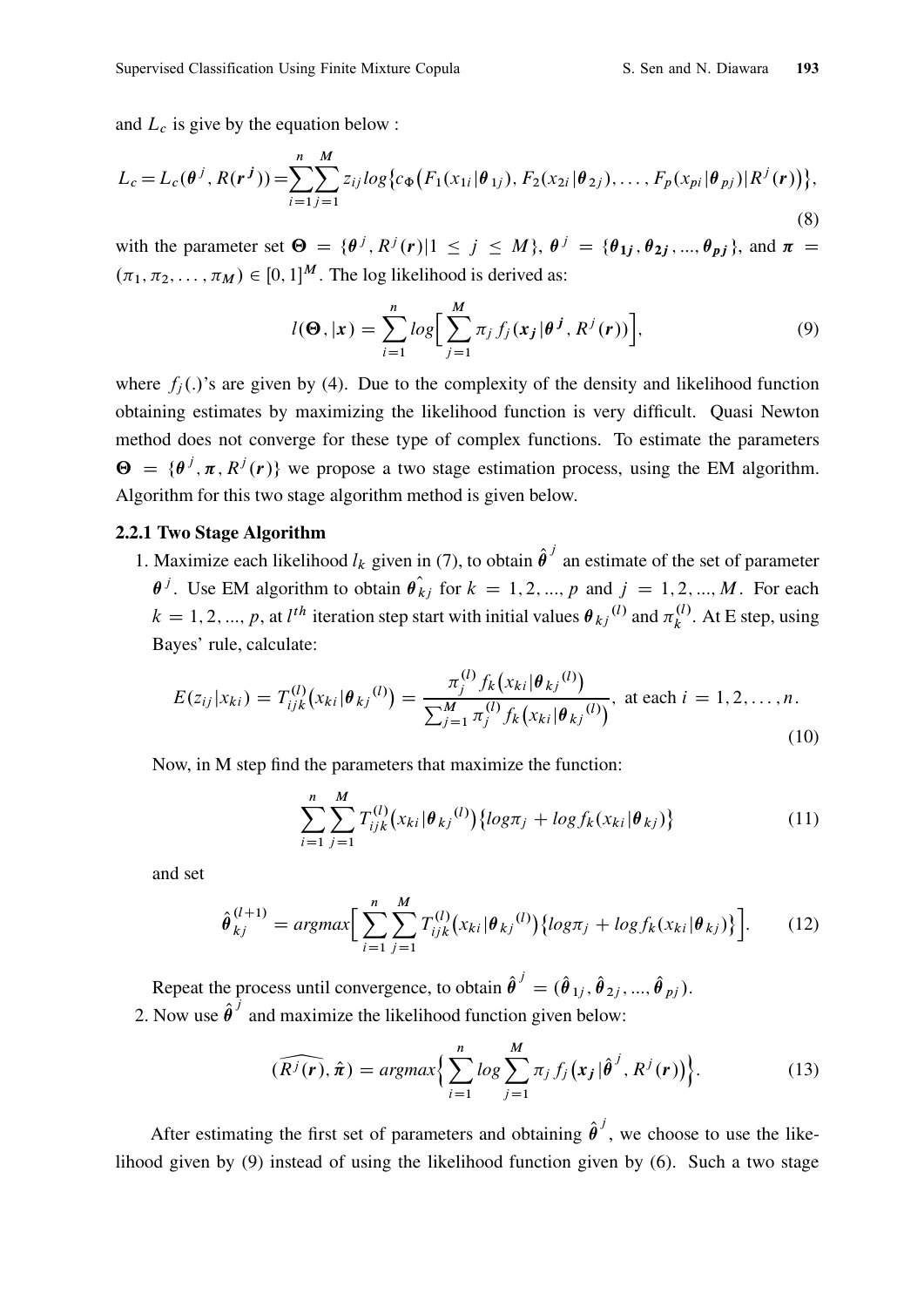algorithm is a novel method of iterative procedure to estimate parameters. We next propose a systematic simulation example under the mixture gamma model.

#### 2.2.2 Application in Mixture Gamma Model

In this example, we consider marginal distribution to be gamma. Mixture density is given as:

$$
f_{mix}(\boldsymbol{x}|\boldsymbol{\Theta}) = \sum_{j=1}^{M} \pi_j f_j(\boldsymbol{x}|\boldsymbol{\alpha}^j, \boldsymbol{\beta}^j, R^j(r)),
$$
\n(14)

where  $\Theta = (\alpha^j, \beta^j, R^j(r), \pi), \alpha^j = {\alpha_{kj}}|j = 1, 2, \dots, M$  and  $k = 1, 2, \dots, p$ ,  $\beta^j =$  $\{\beta_{kj} | j = 1, 2, \dots, M \text{ and } k = 1, 2, \dots, p\}, R(r^j) \text{ is the } p \times p \text{ association matrix, and}$ 

$$
f_j(\mathbf{x}|\boldsymbol{\alpha}^j, \boldsymbol{\beta}^j, R(\boldsymbol{r}^j)) = \prod_{k=1}^p \left\{ \frac{\beta_{kj}^{-\alpha_{kj}}}{\Gamma(\alpha_{kj})} x_k^{\alpha_{kj}-1} \right\} \left\{ e^{\sum_{k=1}^p -\frac{x_k}{\beta_{kj}}} \right\} c_{\Phi} \left( F(x_1|\alpha_{1j}, \beta_{1j}), \cdots \right. \\ \cdots, F(x_p|\alpha_{pj}, \beta_{pj}) | R^j(\boldsymbol{r}) \right), \tag{15}
$$

where  $c_{\Phi}$ .) denotes the p-variate Gaussian copula density and F(.) is gamma distribution function. Plot of the density given by Figure 1. As the density is complicated obtaining MLE's are very difficult. Two step estimation method, described in previous section, was implemented to obtain the estimates. Simulation results are given in Table 1.



Figure 1 Bivariate gamma mixture density using Gaussian copula

As the sample size increases, the estimates become more robust as their standard errors decrease. This simulation provides a justification that the estimation model is accurate and can be used to build a process for predicting classification.

## 3. Probabilistic Classifier

Just as in regular model building, based on the data  $X$ , we have a training set that we use to build a classifier under the copula or mixture copula based densities for supervised classification. We use a Bayes decision rule criteria to obtain a probabilistic classifier. Assume we have G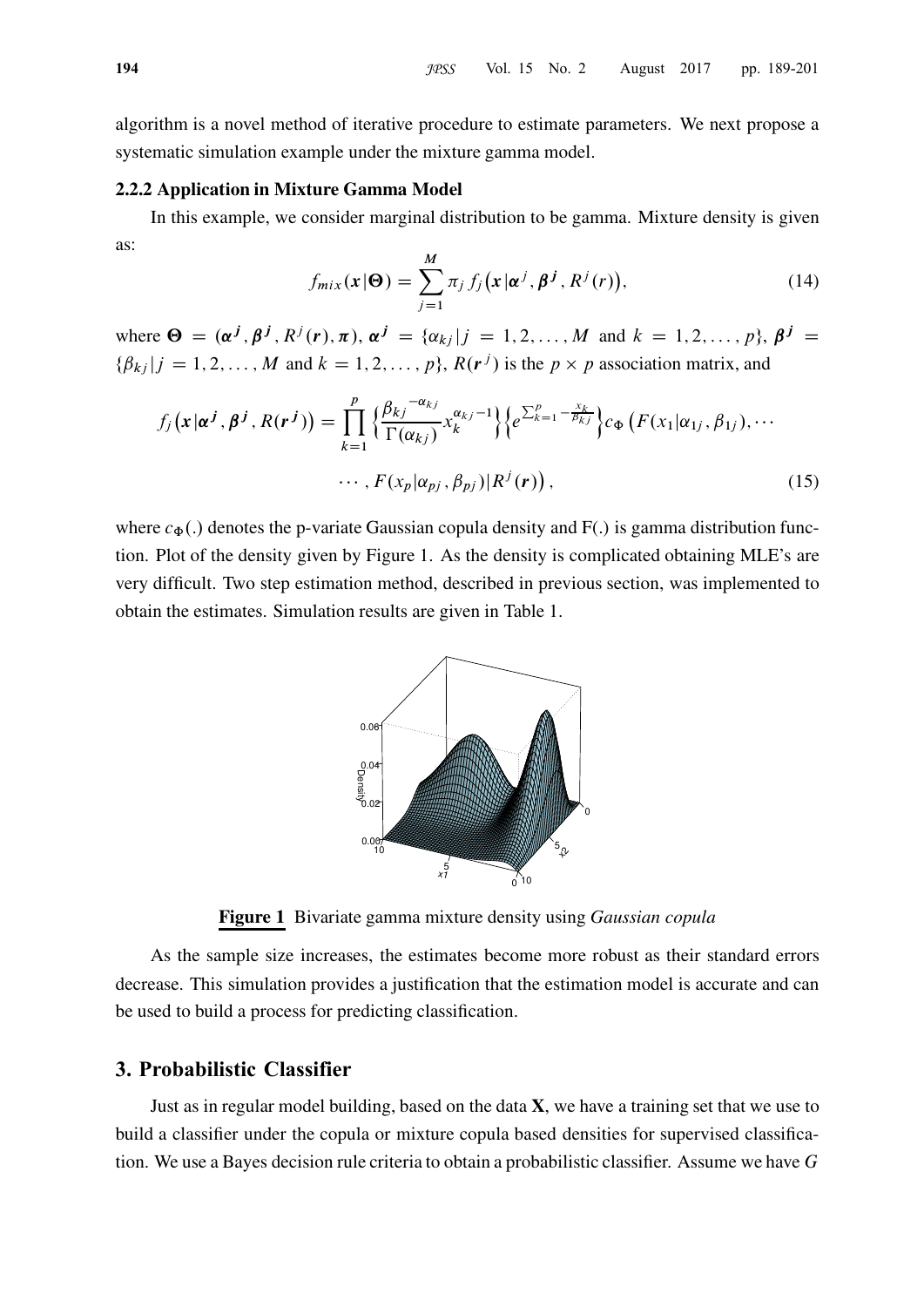classes,  $\omega_1, \omega_2, \ldots, \omega_G$  with a prior probability for each class  $p(\omega_1), p(\omega_2), \ldots, p(\omega_G)$ . Then the Bayes' minimum error rule is to assign the unknown pattern vector x to  $\omega_k$  if:

$$
p(\omega_k)p(\mathbf{x}|\omega_k) > p(\omega_l)p(\mathbf{x}|\omega_l) \text{ for all } k, l = 1, 2, \dots G \text{ and } k \neq l. \tag{16}
$$

| Simulation ( $p=3,M=2$ ) |                  |        |                  |        |
|--------------------------|------------------|--------|------------------|--------|
|                          | Sample Size=500  |        | Sample size=1000 |        |
| Parameters               | <b>Estimates</b> | SЕ     | <b>Estimates</b> | SE     |
| $\alpha_{11} = 2.3$      | 2.2825           | 0.2031 | 2.2945           | 0.0756 |
| $\beta_{11} = 3.2$       | 3.2718           | 0.3535 | 3.2218           | 0.1330 |
| $\alpha_{12} = 12.2$     | 12.1802          | 1.0728 | 11.9768          | 1.0493 |
| $\beta_{12} = 13.3$      | 13.4178          | 1.2736 | 13.6659          | 1.0271 |
| $\alpha_{21} = 5.9$      | 5.8371           | 0.4792 | 5.8305           | 0.3147 |
| $\beta_{21} = 1.2$       | 1.2209           | 0.0958 | 1.2197           | 0.0623 |
| $\alpha_{22} = 10.5$     | 10.6501          | 0.9398 | 10.6447          | 0.6551 |
| $\beta_{22} = 11.3$      | 11.2384          | 1.0139 | 11.2097          | 0.7106 |
| $\alpha_{31} = 8.9$      | 8.9600           | 0.9211 | 9.0320           | 0.6605 |
| $\beta_{31} = 4.2$       | 4.2264           | 0.4531 | 4.1573           | 0.3457 |
| $\alpha_{32} = 16.5$     | 17.8474          | 2.7001 | 16.6805          | 1.4286 |
| $\beta_{32} = 7.2$       | 6.8295           | 1.0694 | 7.1861           | 0.6408 |
| $r_{12}^1$ =0.60         | 0.6048           | 0.0431 | 0.5978           | 0.0317 |
| $r_{13}^1$ =0.40         | 0.3965           | 0.0468 | 0.3966           | 0.0297 |
| $r_{23}^1$ =0.50         | 0.5091           | 0.0497 | 0.5047           | 0.0292 |
| $r_{12}^{2}$ =0.20       | 0.1981           | 0.0718 | 0.1934           | 0.0446 |
| $r_{13}^2$ =0.15         | 0.1484           | 0.0773 | 0.1513           | 0.0527 |
| $r_{23}^2$ =0.33         | 0.3371           | 0.0588 | 0.3226           | 0.0467 |
| $\pi_1 = 0.72$           | 0.7198           | 0.0028 | 0.7201           | 0.0011 |

Table 1 Tri-variate gamma mixture density, with unstructured correlation

The probability of making an error,  $p(error)$ , may be expressed as:

$$
p(\text{error}) = \sum_{k=1}^{G} p(\text{error}|\omega_k) p(\omega_k).
$$

In the above expression,  $p(error|\omega_k)$  is the probability of the misclassifying pattern from the class  $\omega_k$ . Assuming the prior probabilities  $p(\omega_k)$  are known, then in order to make a decision, we need to estimate the class conditional densities  $p(x|\omega_k)$ . Estimation of the density is based on a sample of observations  $\{x_1^k, x_2^k, \ldots, x_{n_k}^k\}$   $(x_i^k \in \mathbb{R}^p)$  from class  $\omega_k$ , with  $\omega_k \in \mathbb{N}$ .

### 3.1 Finite Mixture Copula Models

Finite copula mixture models can also be used to model the class conditional densities. It is implemented for models of continuous and mixed types of data features. We model the class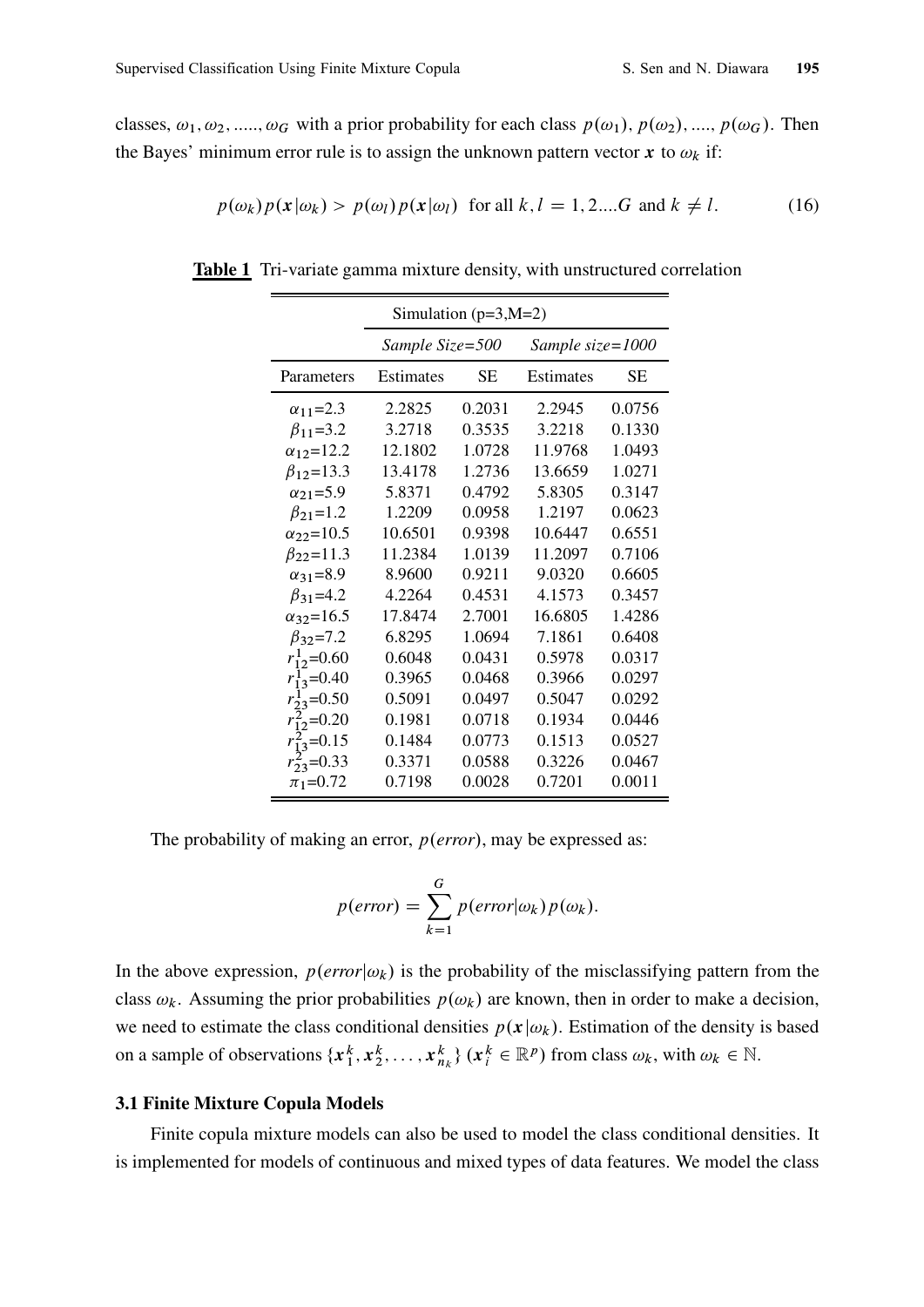conditional density as:

$$
p(\mathbf{x}^g|\omega_g) = \sum_{j=1}^M \pi_j f_j(\mathbf{x}^g|\boldsymbol{\theta}_g^j, R_g^j(\mathbf{r})).
$$
\n(17)

The form of  $f_j(x^g | \theta_g^j)$  $g^j$ ,  $R_g^j(r)$ ) is given by (4). To estimate the parameters two stage estimation, proposed in previous section, is used.

#### 3.2 Probabilistic Classifier under Independent Model

Under the independent model (IM) setting, we assumes a conditional independence among the features. This model can be considered as a special case of the copula models when the correlation matrix is the identity matrix.

Because of its structure, this model is easy to implement. This model is very useful even the features are highly uncorrelated [20]. In this model, the class conditional density is written as:

$$
p(\mathbf{x}|\omega_k) = \prod_{i=1}^p f_i^k(x_i).
$$
 (18)

#### 3.3 Logistic Regression

Consider the case where the response has only two possible categories. The Logistic regression model can be considered as a classification tool when the features are discrete, and some authors used them in the case where the outcome is mixed type. The following authors (Efron [4], Pohar et al. [14]) have compared the classification power of logistic regression (LR) with LDA, QDA. We will use a similar approach and present our findings to compare with the copula model under simulated and real data.

## 4. Applications and Supervised Classifications

In this section, applications of the mixture copula for classification are provided. The proposed estimation method is used to evaluate the effectiveness of copula compared to other methods. In the simulations, finite mixture copula models are used for continuous features and mixed features. We assume we have two groups  $(G = 2)$ , two mixture components  $(M =$ 2), and a bivariate dimensional data  $p = 2$ , according to some priori probabilities and given margins. For each simulation, 1000 samples are generated from each group, and randomly 800 sample observations are chosen for training and the rest 200 samples are used to estimate misclassification error. This process were repeated 20 times to obtain average misclassification error rate.

#### 4.1 Simulations

We present three simulations cases where the data has features that are continuous, discrete and mixed types.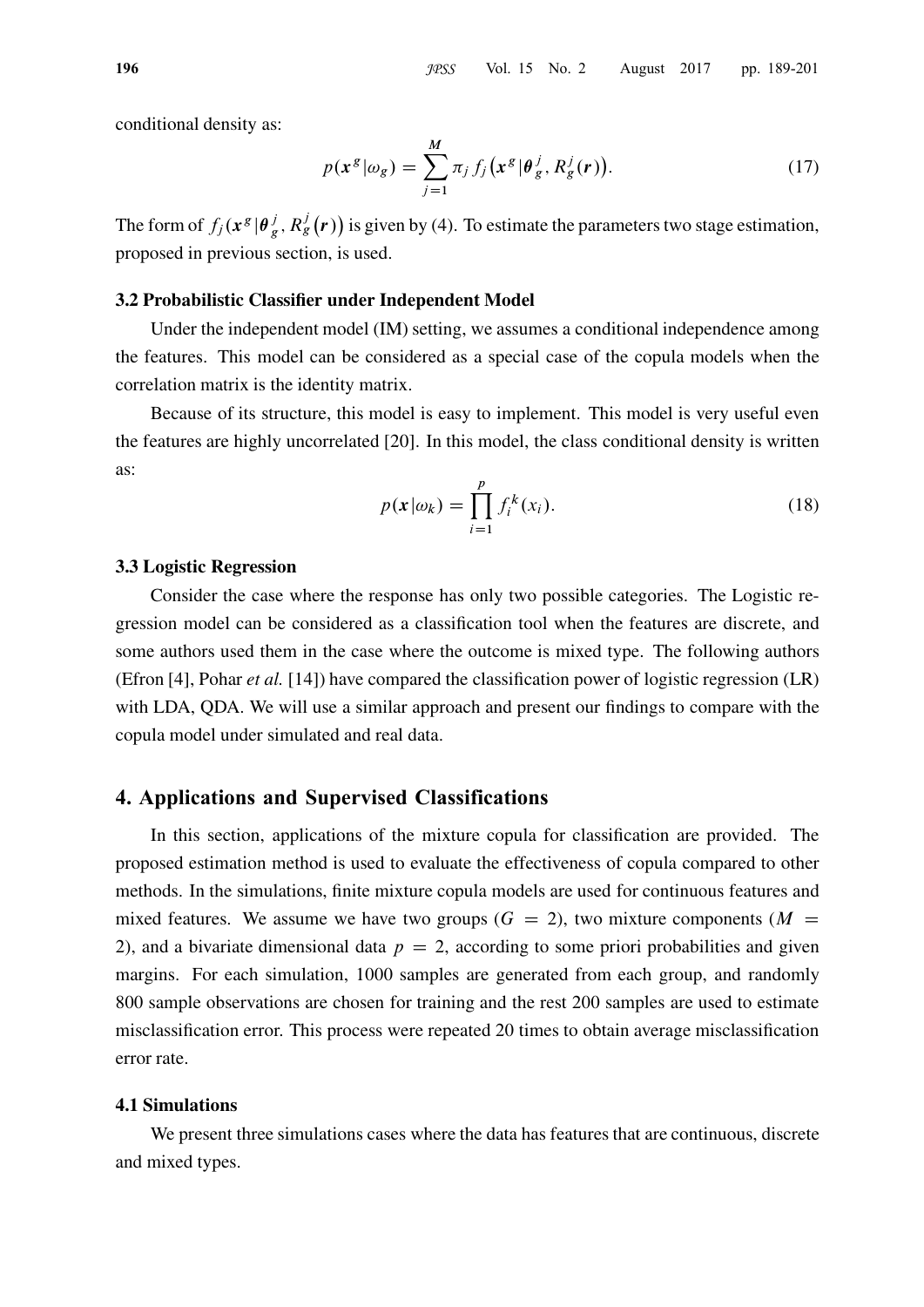#### 4.1.1 Simulations Using Continuous Features

Assume all the features are continuous. Data were generated from the mixture density for two sets of parameters and given as:

$$
f_{mix}(\boldsymbol{x}|\boldsymbol{\Theta}) = \sum_{j=1}^{2} \pi_j f_j(\boldsymbol{x}|\boldsymbol{\alpha}^j, \boldsymbol{\beta}^j, R^j(r)),
$$
\n(19)

where  $\Theta = (\alpha^j, \beta^j, R^j(r), \pi)$ ,  $\alpha^j = {\alpha_{kj}}|j = 1, 2$  and  $k = 1, 2$ ,  $\beta^j = {\beta_{kj}}|j = 1$ 1, 2 and  $k = 1, 2$ ,  $R^{j}(r)$  is the 2  $\times$  2 association matrix, and

$$
f_j(\mathbf{x}|\boldsymbol{\alpha}^j, \boldsymbol{\beta}^j, R^j(\mathbf{r})) = \prod_{k=1}^2 \left\{ \frac{\beta_{kj}^{-\alpha_{kj}}}{\Gamma(\alpha_{kj})} x_k^{\alpha_{kj}-1} \right\} \left\{ e^{\sum_{k=1}^2 - \frac{x_k}{\beta_{kj}}} \right\} c \left( F(x_1|\alpha_{1j}, \beta_{1j}), F(x_2|\alpha_{2j}, \beta_{2j}) | R^j(\mathbf{r}) \right). \tag{19}
$$

Chosen parameters are given in Table 2.

|  | <b>Table 2</b> Parameter sets for simulation. |  |  |  |
|--|-----------------------------------------------|--|--|--|
|--|-----------------------------------------------|--|--|--|

| Sample size= $1000$ (p=2, M=2) |                      |  |  |
|--------------------------------|----------------------|--|--|
| Class-1                        | Class-2              |  |  |
| $\alpha_{11} = 2.3$            | $\alpha_{11} = 5.1$  |  |  |
| $\beta_{11} = 3.4$             | $\beta_{11} = 1.2$   |  |  |
| $\alpha_{12} = 12.2$           | $\alpha_{12} = 17.3$ |  |  |
| $\beta_{12}=1.3$               | $\beta_{12} = 4.3$   |  |  |
| $\alpha_{21} = 5.9$            | $\alpha_{21} = 3.9$  |  |  |
| $\beta_{21} = 1.2$             | $\beta_{21} = 2.2$   |  |  |
| $\alpha_{22}$ =10.5            | $\alpha_{22} = 13.5$ |  |  |
| $\beta_{22} = 4.3$             | $\beta_{22} = 7.3$   |  |  |
| $r_1 = 0.65$                   | $r_1 = 0.25$         |  |  |
| $r_2 = 0.55$                   | $r_2 = 0.35$         |  |  |
| $\pi_1 = 0.57$                 | $\pi_1 = 0.57$       |  |  |

For each class model, the class conditional density,  $p(x|\omega_g)$ , as a mixture copula density as given in (19). Results are given below:

Table 3 Misclassification errors of mixture copula, QDA, LDA and IM model

| Mixture Copula QDA | - LDA                | IМ |
|--------------------|----------------------|----|
| 0.1996             | 0.3057 0.3260 0.5369 |    |

In the above, Table 3, we can see mixture copula model outperforms the classical methods. This is justifiable in the sense that the Gaussian assumptions needed in the QDA or in the LDA are not met. In the IM, the correlation is not negligible.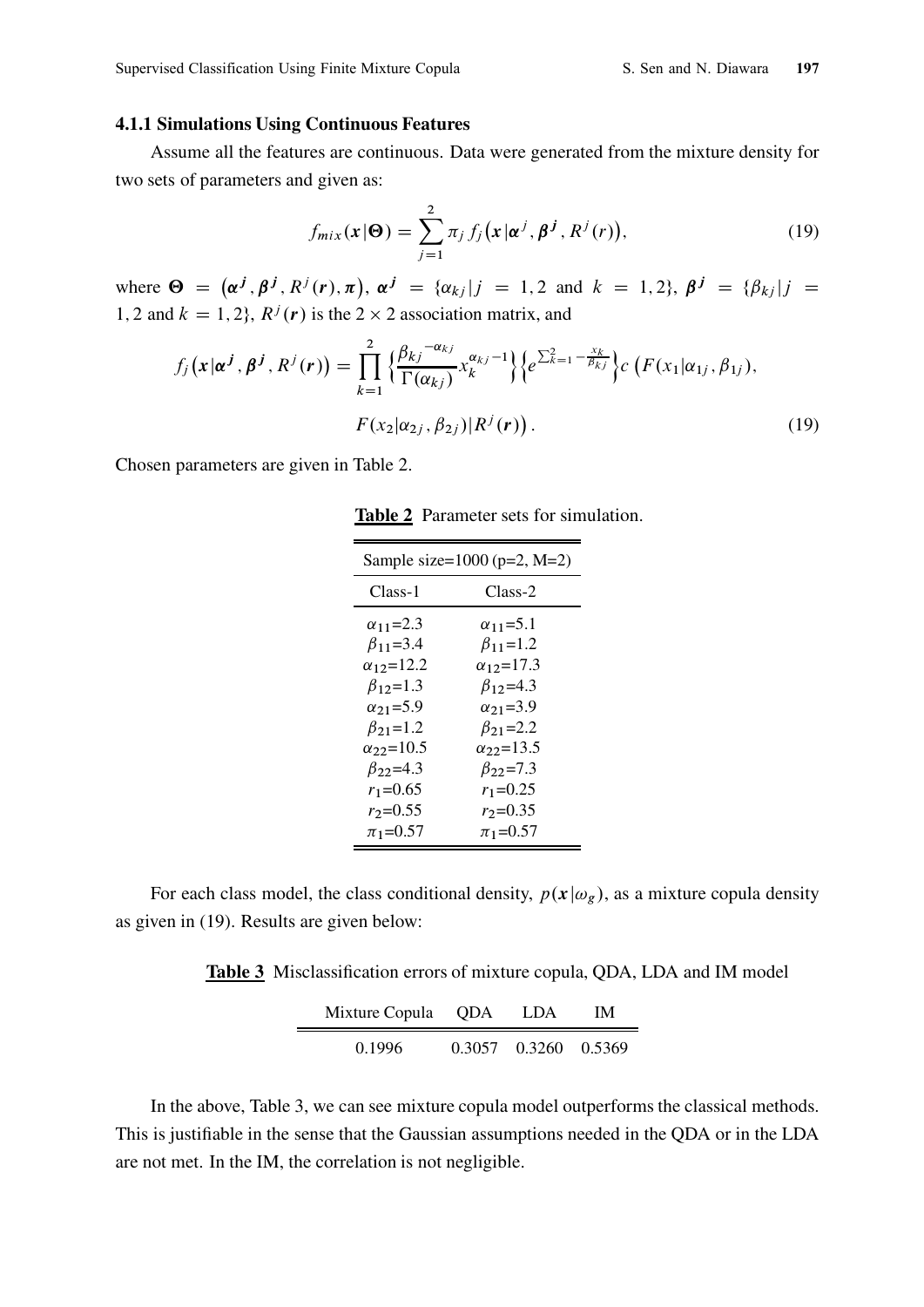#### 4.1.2 Simulations Using Discrete Features

In this simulation, all the marginal distributions are assumed to be discrete. Data from the mixture copula density is generated, assuming all the margins are Poisson. Simulation setup for two classes are given in Table 4, and misclassification errors are given in Table 5.

| Sample size=1000 ( $p = 2$ , $M = 2$ )                                                                                         |                                                                                                                                |  |  |
|--------------------------------------------------------------------------------------------------------------------------------|--------------------------------------------------------------------------------------------------------------------------------|--|--|
| Class-1                                                                                                                        | Class-2                                                                                                                        |  |  |
| $\lambda_{11}=2$<br>$\lambda_{12}=10$<br>$\lambda_{21}=3$<br>$\lambda$ 22=12<br>$r_1 = 0.62$<br>$r_2 = 0.33$<br>$\pi_1 = 0.70$ | $\lambda_{11}=15$<br>$\lambda_{12}=3$<br>$\lambda_{21}=12$<br>$\lambda$ 22=4<br>$r_1 = 0.55$<br>$r_2 = 0.25$<br>$\pi_1 = 0.60$ |  |  |

Table 4 Parameter sets for simulation

Table 5 Misclassification errors of mixture copula, LR and IM model

| Mixture Copula | LR.           | IΜ |
|----------------|---------------|----|
| 0.2812         | 0.3315 0.4259 |    |

The logistic regression (LR) outperforms the independence model (IM), but the findings illustrate the performance of the proposed method.

#### 4.1.3 Simulation Using Mixed Type of Features

Finite mixture copula models can be applied on mixed type features. In this simulation, data is generated from a mixture copula density assuming the margins are Poisson and gamma. Simulation setup is given by the Table 6. Misclassification error rates for mixture copula, LR and IM models are given in Table 7.

From the above simulation one can see that finite copula mixture models outperforms classical models. Unlike the classical models, copula models do not assume any normality or independence. They can be applied for discrete and mixed type features of data. The proposed classification method overcomes the limitations in the LR and the IM structures, without ignoring the dependence about the observed variables.

#### 4.2 Application to Real Data

In this subsection, we apply finite mixture copula model in to *Wilt data set*. The pine sawyer beetle is primary causes of Japanese Pine Wilt (JPW) disease, and the oak platypodid beetle is primary cause for Japanese Oak Wilt (JOW) disease. This data set contains training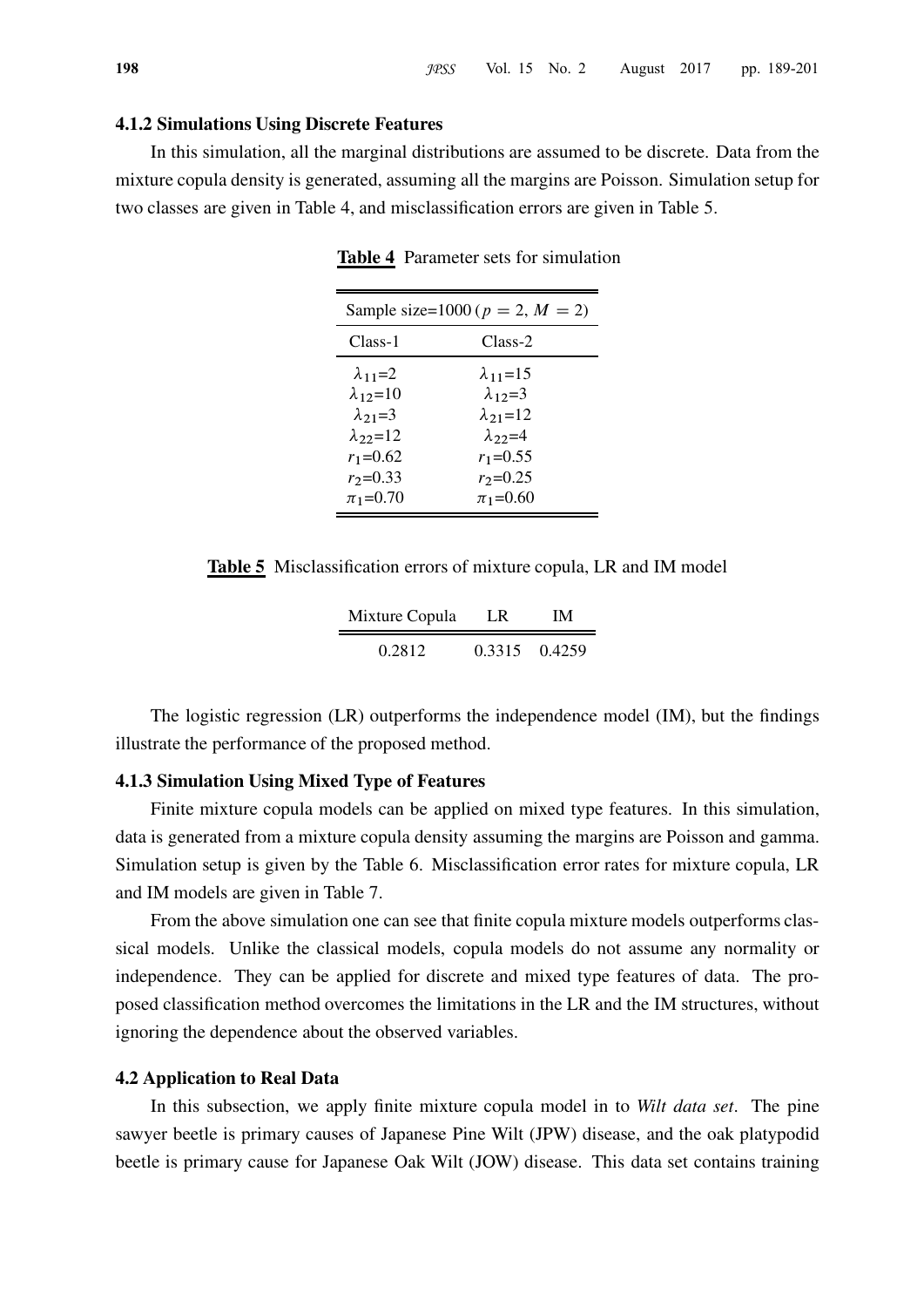and testing data from the study done by Johnson *et al.* [9]. It involved detecting diseased trees in Quickbird imagery. Rapid detection of newly infected trees are very important, as without any treatment this disease can spread rapidly into the forest. This data set consists of image segments, generated by segmenting the pansharpened image. Description of the data set can be found in [9]. Training data set contains 4265 observations and test data set has 500 samples.

| Sample size= $1000$ (p=2, M=2) |                      |  |  |
|--------------------------------|----------------------|--|--|
| Class-1                        | Class-2              |  |  |
| $\alpha_{11} = 2.3$            | $\alpha_{11} = 12.3$ |  |  |
| $\beta_{11} = 0.2$             | $\beta_{11} = 0.3$   |  |  |
| $\alpha_{12} = 10.2$           | $\alpha_{12} = 5.1$  |  |  |
| $\beta_{12} = 3.5$             | $\beta_{12}=2.2$     |  |  |
| $\lambda_{12}=2$               | $\lambda_{12}=3$     |  |  |
| $\lambda_{22}=7$               | $\lambda_{22}=9$     |  |  |
| $r_1 = 0.60$                   | $r_1 = 0.65$         |  |  |
| $r_2 = 0.45$                   | $r_2 = 0.15$         |  |  |
| $\pi_1 = 0.65$                 | $\pi_1 = 0.72$       |  |  |

Table 6 Parameter sets for simulation

Table 7 Misclassification errors of mixture copula, LR and IM model

| Mixture Copula | T.R         | IМ |
|----------------|-------------|----|
| 0.052          | 0.320 0.091 |    |

There are few training samples for the "diseased trees" class (74) and many for "other land cover" class (4265). Attribute information for this data set is given below:

- 1. Class: "w" (diseased trees), "n" (all other land cover).
- 2. GLCM Pan: GLCM mean texture (Pan band).
- 3. Mean G: Mean green value.
- 4. Mean R: Mean red value.
- 5. Mean NIR: Mean NIR value.
- 6. SD Pan: Standard deviation (Pan band).

From above information, we can see there are five feature variables and one binary class variable. We choose three feature variables Mean G, Mean R, and Mean NIR and model the class conditional density,  $p(x|\omega_i)$ , as in (14) and (15) with two mixture component  $(M = 2)$ . As the training sample size for the "diseased trees" class is large we assume equi-correlation structure for association martix R. Training data set was used for estimation and testing data set was used to estimate misclassification error rate. Misclassification error rates for mixture copula model, LDA and QDA are given in Table 8.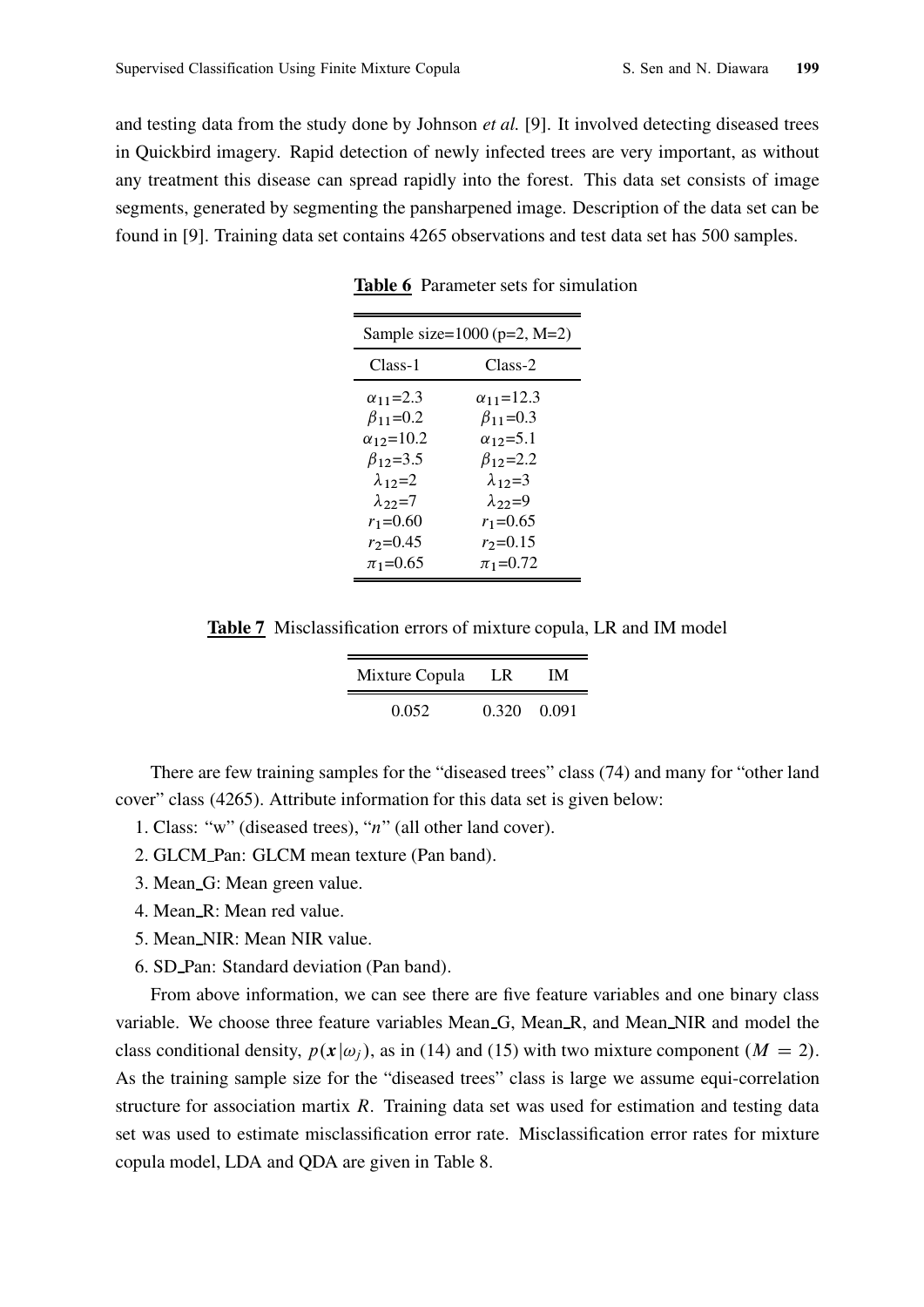Table 8 Misclassification error of mixture Copula, LDA and QDA methods

| Mixture Copula (Equi) LDA QDA |      |      |
|-------------------------------|------|------|
| 0.19                          | 0.37 | 0.23 |

 $\blacksquare$ 

The proposed finite mixture copula method of classification is more precise for dependent relationships between the variables of mixed types data.

## 5. Conclusions

This paper describes a new parametric method for improved supervised pattern reorganization. Copula based models are very useful for non-normal, continuous, and/or mixed (discrete and continuous) data. Extensive simulations are carried out and they shows that copula methods perform better than classical methods. The results are applied to real data set, and the misclassification rates are lowest under the new proposed method. The findings allow for bias correction with traditional approaches needed to ensure higher accuracy in the probabilistic procedure under the calibrated copula mixture.

However, since there are many copulas, one extension under work is to find the copula that fits best, taking into account that over-fitting could occur in many biological data. An attractive interest will be to aslo address the estimation of the number of clusters.

### References

- [1] Aeberhard, S., Coomans, D., and De Vel, O. (1994). Comparative analysis of statistical pattern recognition methods in high dimensional settings, Pattern Recognition, 27(8), 1065-1077.
- [2] Calò D. G., Montanari, A., and Viroli, C. (2014). A hierarchical modeling approach for clustering probability density functions, *Computational Statistics & Data Analysis*,  $71(C)$ : 79-91.
- [3] Derrode, S. and Pieczynski, W. (2013). Unsupervised data classification using pairwise Markov chains with automatic copulas selection, *Computational Statistics & Data Analy*sis, 63, 81-98.
- [4] Efron, B. (1975). The efficiency of logistic regression compared to normal discriminant analysis, Journal of the American Statistical Association, 70(352), 892-898.
- [5] Friedman, J. H. (1989). Regularized discriminant analysis, Journal of the American Statistical Association, 84(405), 165-175.
- [6] Hinde, J., Ingrassia, S., Lin, T. I., and McNicholas, P. (2016). The third special issue on advances in mixture models, Computational Statistics & Data Analysis, 93, 2-4.